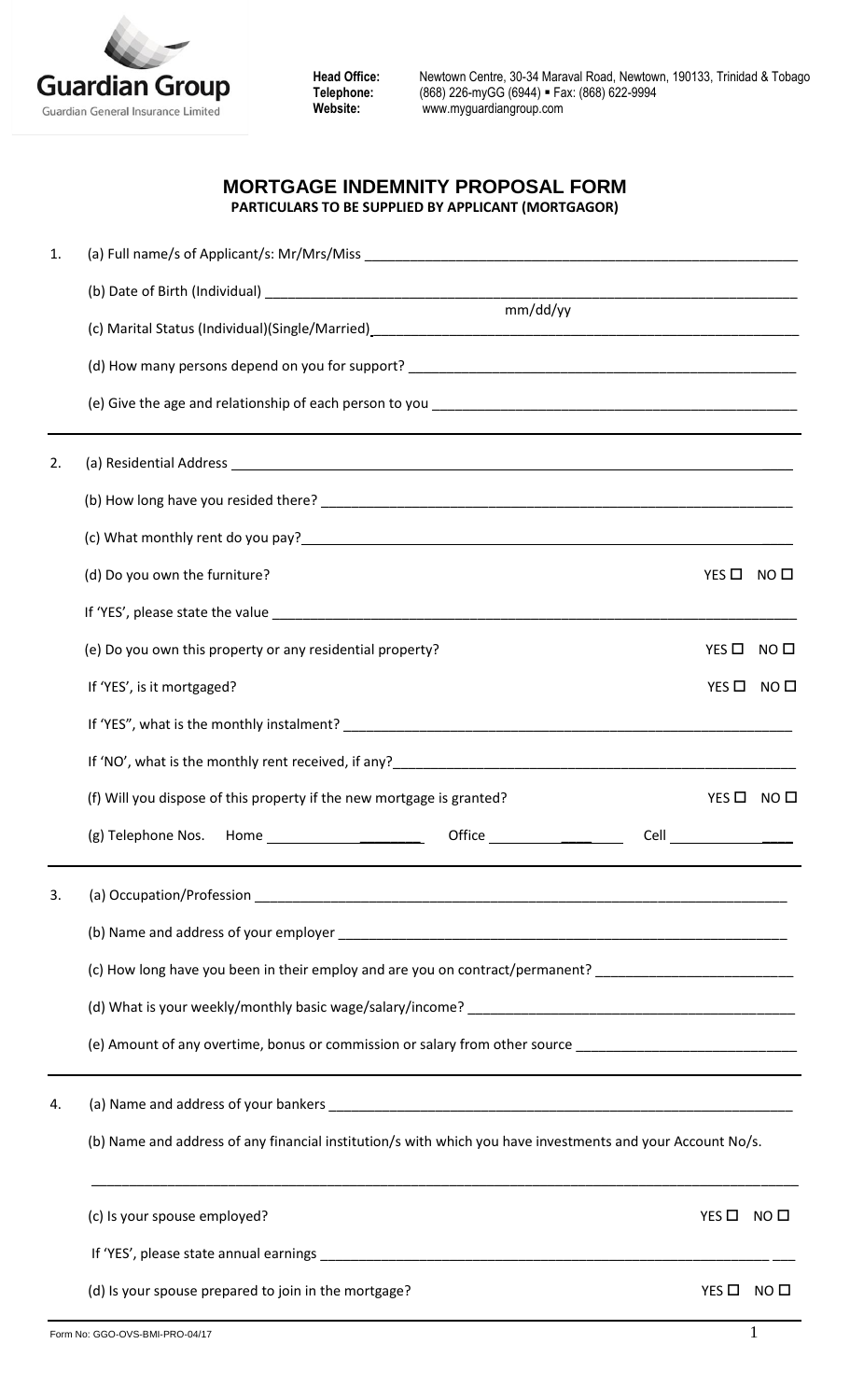| 5. | (a) Have you any debts/charges/hire purchase arrangements/liabilities outstanding against you? YES □ NO □                                                                                                                      |                                                                            |                 |                 |
|----|--------------------------------------------------------------------------------------------------------------------------------------------------------------------------------------------------------------------------------|----------------------------------------------------------------------------|-----------------|-----------------|
|    |                                                                                                                                                                                                                                |                                                                            |                 |                 |
|    | (b) Have you ever been bankrupt or made any arrangements with your creditors?                                                                                                                                                  |                                                                            | YES $\Box$      | NO <sub>0</sub> |
|    |                                                                                                                                                                                                                                |                                                                            |                 |                 |
|    | (c) Are you a surety for anyone?                                                                                                                                                                                               |                                                                            | YES O NO O      |                 |
|    |                                                                                                                                                                                                                                |                                                                            |                 |                 |
| 6. |                                                                                                                                                                                                                                |                                                                            |                 |                 |
|    | (b) Will the property be occupied solely by you and your family as a private residence?                                                                                                                                        |                                                                            | YES $\square$   | NO <sub>0</sub> |
|    |                                                                                                                                                                                                                                |                                                                            |                 |                 |
| 7. |                                                                                                                                                                                                                                |                                                                            |                 |                 |
|    | (b) What sum are you providing out of your own money towards the purchase price? _________________________                                                                                                                     |                                                                            |                 |                 |
|    |                                                                                                                                                                                                                                |                                                                            |                 |                 |
|    |                                                                                                                                                                                                                                |                                                                            |                 |                 |
|    |                                                                                                                                                                                                                                |                                                                            |                 |                 |
|    |                                                                                                                                                                                                                                |                                                                            |                 |                 |
| 8. | (a) Is the property insured?                                                                                                                                                                                                   |                                                                            | YES $\Box$      | NO <sub>0</sub> |
|    |                                                                                                                                                                                                                                |                                                                            |                 |                 |
|    |                                                                                                                                                                                                                                |                                                                            |                 |                 |
|    |                                                                                                                                                                                                                                |                                                                            |                 |                 |
| 9. | (a) Do you have any life insurance?                                                                                                                                                                                            |                                                                            | YES $\square$   | NO <sub>0</sub> |
|    |                                                                                                                                                                                                                                |                                                                            |                 |                 |
|    |                                                                                                                                                                                                                                |                                                                            |                 |                 |
|    |                                                                                                                                                                                                                                |                                                                            |                 |                 |
|    | (d) Does the policy have a cash surrender value?                                                                                                                                                                               |                                                                            | YES $\square$   | NO <sub>1</sub> |
|    |                                                                                                                                                                                                                                |                                                                            |                 |                 |
|    | (e) Does the policy have any assignment?                                                                                                                                                                                       |                                                                            | YES $\Box$      | NO <sub>0</sub> |
|    | If 'YES', please provide details experience of the state of the state of the state of the state of the state of the state of the state of the state of the state of the state of the state of the state of the state of the st |                                                                            |                 |                 |
|    | (f) Do you have any loans on this policy?                                                                                                                                                                                      |                                                                            | $YES$ $\square$ | NO <sub>D</sub> |
|    | If 'YES', please state:<br><b>Original Amount</b>                                                                                                                                                                              | the control of the control of the control of the control of the control of |                 |                 |
|    | <b>Monthly Payment</b>                                                                                                                                                                                                         |                                                                            |                 |                 |
|    | <b>Outstanding Balance</b>                                                                                                                                                                                                     |                                                                            |                 |                 |